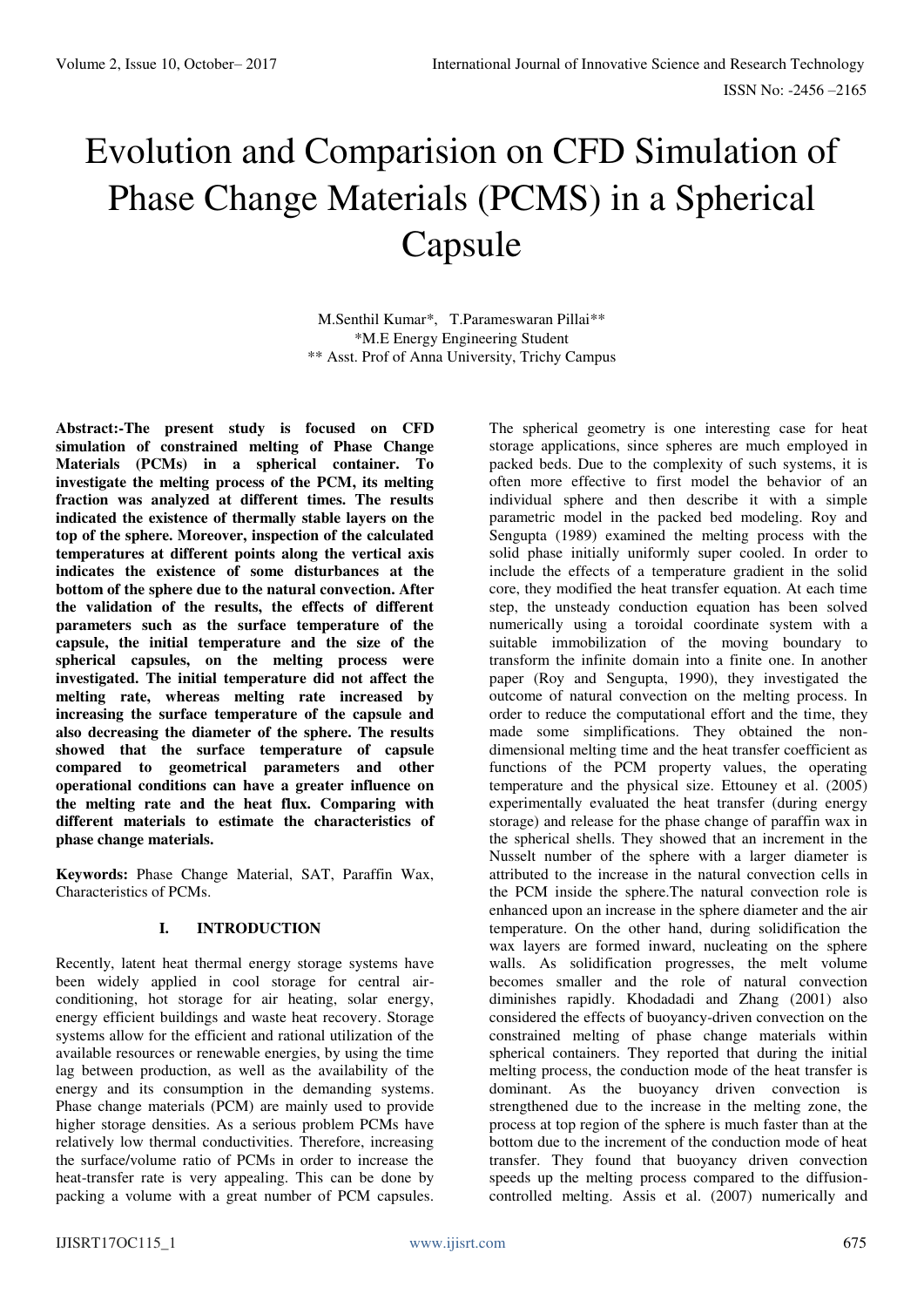ISSN No: -2456 –2165

experimentally explored the melting process of a PCM in a spherical geometry. The results of their experimental investigation, including visualization, were favorably comparable with the numerical results and therefore suitable for validation of the mathematical approach. Their computational results showed how the transient phasechange process depends on the thermal and geometrical parameters of the arrangement. Veerappan et al. (2009) investigated the phase change behavior of 65 mol% capric acid and 35 mol% lauric acid, calcium chloride hexa hydrate, *n*-octadecane, *n*-hexadecane, and *n*-eicosane inside the spherical containers to identify a suitable heat storage material. They created analytical models for solidification and melting of PCM in a spherical shell with conduction, natural convection, and heat generation and found a good agreement between the analytical predictions and the experimental data. Both models were validated with the experimental work of Eames and Adref (2002). Regin et al. (2006) examined the heat transfer performance of a spherical capsule using paraffin wax as PCM placed in a convective environment during the melting process. The model results were in a good agreement with the experimental data. Tan (2008) investigated the melting of the phase change material (PCM) inside a sphere using noctadecane for both constrained and unconstrained melting processes. For constrained melting, paraffin wax (noctadecane) was immobilized, through the use of thermocouples when melting is done inside a transparent glass sphere. Their experimental setup provided a detailed temperature data that were gathered along the vertical diameter of the sphere during the melting process. Tan et al. (2009) also experimentally and numerically investigated the constrained melting of PCMs inside a spherical capsule to understand the role of the buoyancy-driven convection. In this study, a computational fluid dynamics (CFD) modeling on the constrained melting of phase change material (PCM) in a spherical container was performed. The effects of different parameters like the capsule size, the surface temperature, the initial temperature and the Stefan number, on the PCM melting process were investigated.

## **II. CFD SIMULATION**

CFD simulation was carried out using the commercial Fluent 6.3 software. The physical model and computational procedure are discussed below.



Fig. 1: The Computational Domain**.**

#### *A. Physical model*

Consider a spherical shell with an internal radius (Ri) of 50.83 mm and a wall thickness of 1.5 mm initially filled with a solid PCM at an initial temperature (Ti) lower than the melting temperature (Tm). The schematic diagram of the physical model is shown in Fig. 1. At t (time)  $> 0$ , a constant temperature (T0) greater than the melting temperature is imposed on the surface of the sphere, i.e.  $\overline{TO}$  >  $\overline{T}m$ . Melting starts at the surface, moving the solid–liquid interface toward the middle of the field. Since the present work is focused on the analysis of constrained melting, both the solid and liquid phases have the same density. The container was made of glass with a thermal conductivity of 1.14 Wm−1 K−1. The properties of the PCM, based on n-octa decane as a commercially available material, are given in Table 1. For the experimental data that we used (Tan, 2008), the initial temperature was 1 °C below the melting temperature and the surface temperature was 40 °C. The Prandtl, Stefan and Rayleigh numbers for this problem were 59.6, 0.113, and  $2.63 \times 108$ , respectively.

## *B. Computational Procedure*

The numerical approach makes it possible to predict specifications of the melting process that take place inside the sphere. The flow was considered unsteady, laminar, incompressible and two-dimensional. In order to simulate the constrained melting, it is supposed that both the liquid and the solid phases are isotropic, homogeneous and remain in thermal equilibrium at the interface. For the phase-change region inside the PCM, enthalpy-porosity approach (Fluent, Inc., 2006; Voller and Prakash, 1987) was used. In this technique, the melt interface is not tracked explicitly. Alternatively, a quantity called the liquid fraction, indicating the fraction of the cell volume that is in liquid form, is associated with each cell in the domain. In this way, the governing equations for the PCM are as follow

Continuity:

∂

$$
(\partial \rho / \partial t) + \nabla (\rho . V) = 0 \nabla \partial
$$

where *V* is the fluid velocity vector,  $\rho$  is the density,  $\bar{\rho}$  is the dynamic viscosity, *P* is the pressure, *g* is the gravitational acceleration, *k* is the thermal conductivity and *H* is the specific enthalpy, which is defined as the sum of the sensible enthalpy (*h*) and the latent heat (*ΔH*):  $H = h + \Delta H(4)$ 

The content of the latent heat can vary between zero (for a solid) and *L* (for a liquid):

$$
\otimes H = \otimes L(6)
$$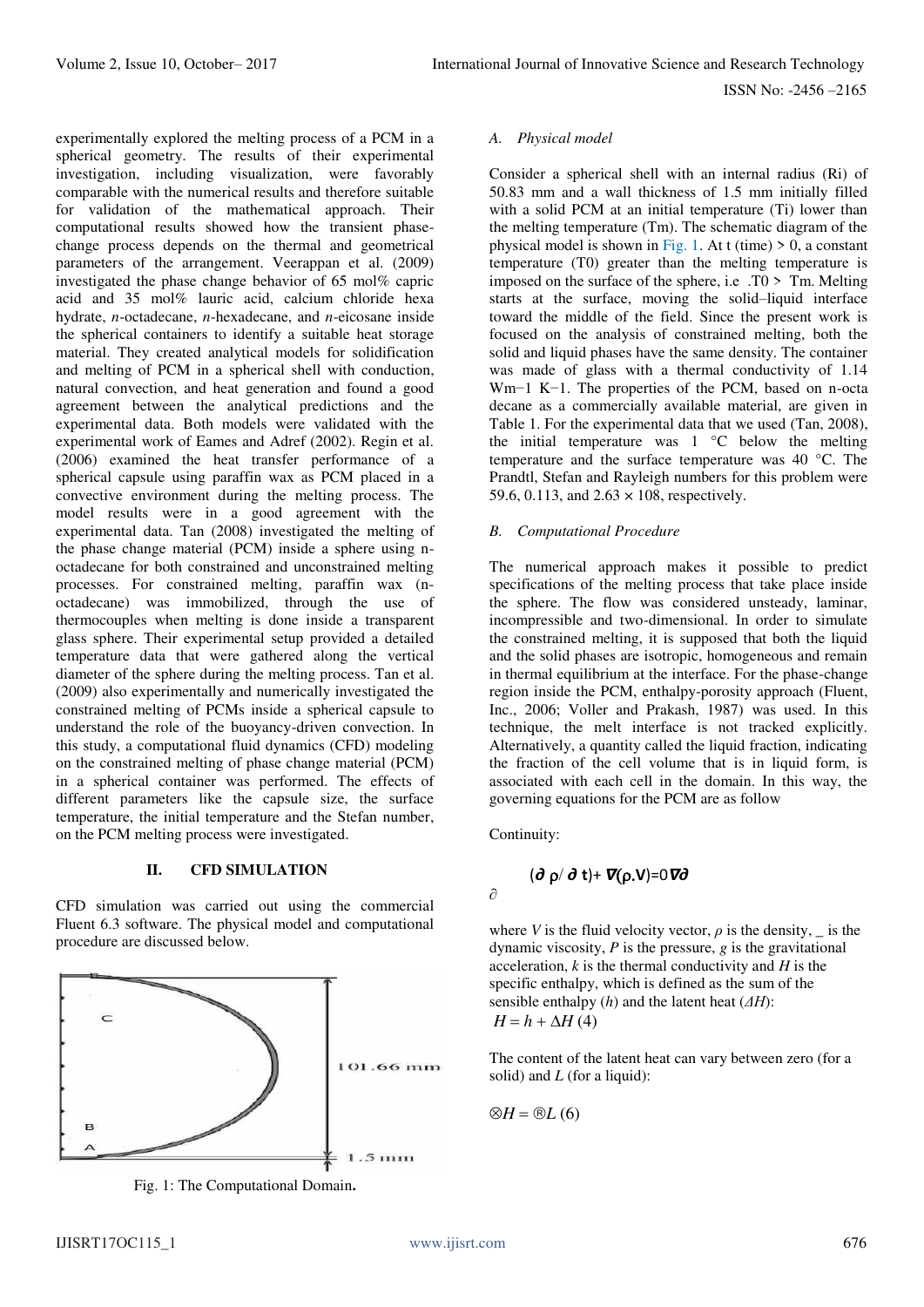| Melting temperature           | $28.2 \text{ °C}$              |  |
|-------------------------------|--------------------------------|--|
| Density                       | $772 \text{ kg} \text{ m} - 3$ |  |
| Kinematic viscosity           | $5 \times 10^{-6}$ m2s-1       |  |
| Specific heat                 | $2330$ Jkg-1 K-1               |  |
| Thermal conductivity          | $0.1505Wm-1 K-1$               |  |
| Latent heat of fusion         | 243.5 kJ kg-1                  |  |
| Thermal expansion coefficient | $0.00091 K-1$                  |  |

Table 1 Thermophysical Properties of N-Octadecane



Fig. 2 – The Relation between Enthalpy and Temperature of A Pure Substance

By definition, solidus and liquidus temperatures are the maximum temperature at which the material is at solid state and minimum temperature at which the material is at liquid state, respectively. However, for melting of a pure substance, phase change occurs at a distinct melting temperature. Therefore, solidus and liquidus temperatures are the same. In order to determine the liquid fraction at mushy zone, according to the method was given by Voller and Prakash (1987), a tiny temperature interval.  $T$  near the melting point temperature (Tm) was considered and assumed that liquefaction occurs at a certain range of temperature ( $Tm - T T$  and  $Tm = T T$ ), as shown in Fig. temperature ( $Tm - T$  and  $Tm$ <sup>-1</sup> 2. Consequently, using Equation (7) and by substituting *Tm*   $-T$  and  $Tm$   $T$   $T$  for *Tsolidus* and *Tliquidus* respectively, liquid fraction was calculated. The source term S in the momentum equation is the Darcy's law damping term that is added to the momentum equation due to the

phase change effect on the convection. The coefficient C is a mushy zone constant. This constant measures the amplitude of the damping.The higher this value, the steeper is the transition of the velocity of the material to zero as it solidifies. Values between 104 and 107 are the recommended values for most calculations (Fluent, Inc., 2006) and values exceeding this range may cause the solution to oscillate. In the present research, different values of the constant C were investigated to examine the effect of the mushy zone constant.

In order to handle pressure–velocity coupling, SIMPLE (semiimplicit method for pressure-linked equations) algorithm of Patankar (1980) was employed. The PRESTO scheme was used for the pressure correction equation. This scheme uses the discrete continuity balance for a "staggered" control volume about the face to compute the "staggered" pressure (Patankar, 1980). For flows with natural convection, rotating flows, and flows in strongly curved domain, using PRESTO scheme is recommended (Fluent, Inc., 2006). Other equations (i.e. momentum and energy) were discretized using power law scheme, which interpolates the value of a variable using the exact solution to a one-dimensional convection–diffusion equation.The underrelaxation factors for the velocity components, thermal energy, pressure correction and liquid fraction were 0.1, 0.3, 1 and 0.9, respectively.

Different grid densities were tried to make sure that the solution is independent from the adopted grid density (see Fig. 3). As a result, 7200 grids were found sufficient for the present study. Adopting a fine grid distribution in the radial direction allows for the use of longer time steps. The time required for achieving the full melting is a good measure of time step dependence. By comparing the selected quantities obtained from simulations using 0.05, 0.1, 0.5 and 1 s, the time step for integrating

the time derivatives was set to 1 s.

## **III. RESULTS AND DISCUSSION**

The effect of different values of the mushy zone constant on the melt fraction with a Stefan number of 0.132 and a shell diameter of 101.66 mm, is shown in Fig. 4. As one can see from this figure, the value of 107 is suitable for the present simulation where the numerical result is in most accordance with the experimental data. Fig. 4 also confirms the validation of the result of CFD work. The colored contours of solid–liquid front of the PCM at various time instants for constrained melting process at a wall temperature of 40 °C and an initial temperature of 27.2 °C are shown in Fig. 5.The blue and red colors represent the solid and melted parts, respectively. In the beginning of the process, the outer surface of the solid PCM is in contact with the inner wall of the sphere so that heat conduction dominates between the solid PCM and the wall. This makes the formation of a thin layer of liquid between the solid PCM and the wall of the sphere.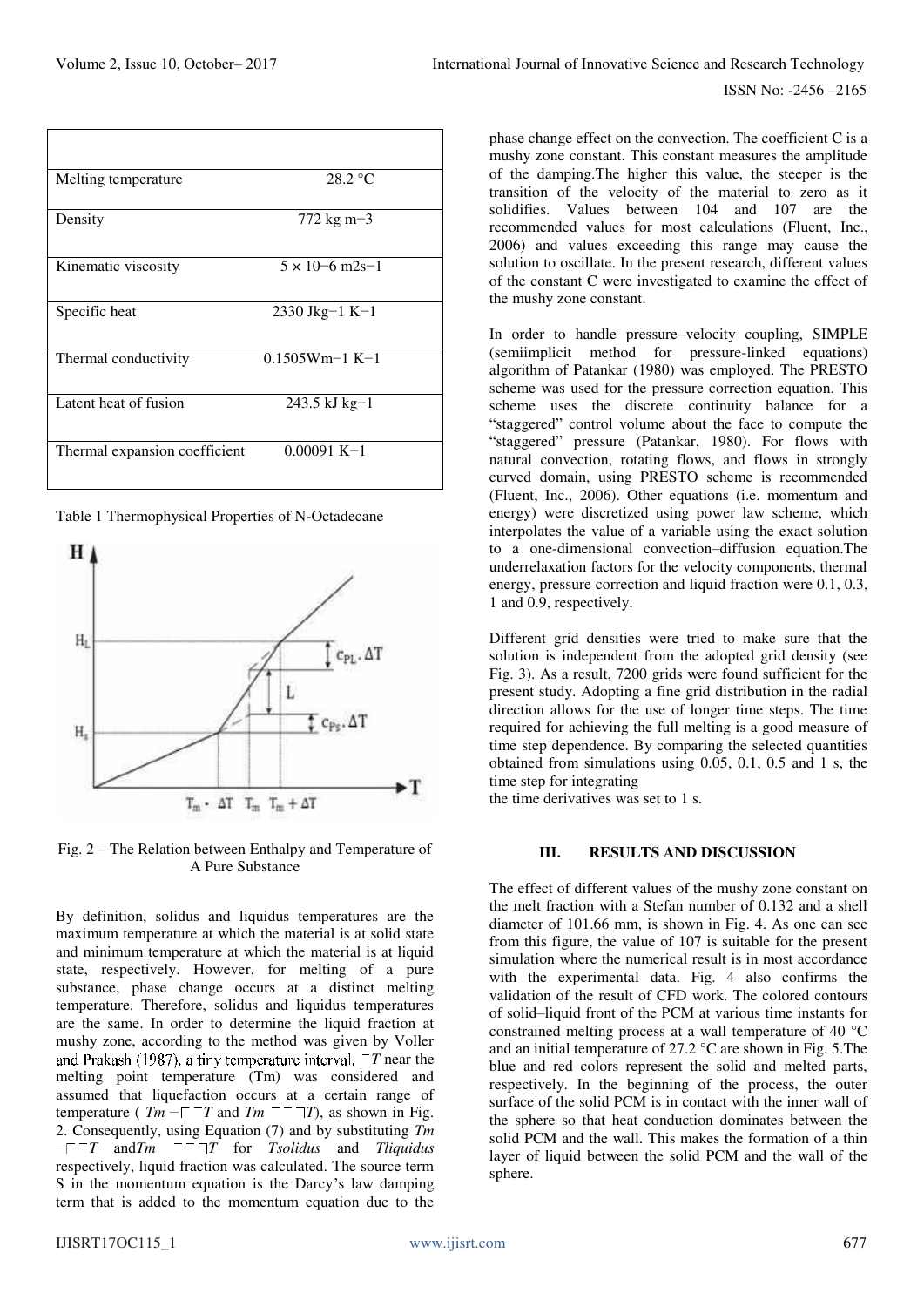

Fig. 4 – Variations in the Liquid Fraction Vs. Time At Different Mushy Zone Constants (Ste = 0.113 And D = 101.66 Mm).

#### **IV. SIMULATION PROCESS PROCEDURE**

As time progresses, the molten zone expands and the liquid layer grows. The liquid film is then forced up on the interior surface of the sphere, occupying the region above the solid PCM. By moving toward the top part of the sphere, the warm liquid is replaced with the cold liquid. Therefore, natural convection in combination with a hot rising curved wall jet is dominant at the top and side regions of the sphere. After 40 and 60 minutes, as can be seen in Fig. 5, more intense melting in the upper zone compared to the side and bottom sections is observed. This phenomenon is attributed to the strong role of natural convection in the upper zone of the sphere. After 40, 60 and 80 minutes, a waviness at the bottom part of the PCM is observed. This can be attributed to the existence of stable and unstable thermal layers at the bottom part of the sphere. This result as well as the observed shape of the solid, are in good agreement with the experimental data in the literature (Tan, 2008). The temperature contours of the right side of the sphere as well as the streamlines of the left side of the sphere, at a wall temperature of 40 °C for a sphere of 101.66 mm diameter, are shown in Fig. 6. At 20 and 40 minutes, formation of recirculating vortexes between the solid PCM and the inner wall of the sphere as a result of the replacement of the warm liquid with cold liquid at the bottom part of the sphere is

obvious. It can also be seen that more melting occurs at the upper part of the sphere due to the contribution of natural convection (see Fig. 5). The whole PCM is melted after 120 minutes. Comparison of experimental temperatures with the results of CFD simulation for three points A, B, and C along the vertical diameter of the sphere (see Fig. 1) is shown in Fig. 7. The disordered temperature data at points A and B, show the chaotic convection motion in the unstable liquid layer at the bottom of the sphere. The computed temperatures at point C (located on the upper side of the sphere) are in a good agreement with the experimental data. This is due to the stable nature of the liquid layer at the upper part of the sphere. To prove the existence of liquid layer where the point A is located, the variation of liquid fraction at the point A during melting time was calculated (see Fig. 8). The results revealed that the PCM was at a transition state from solid to liquid during 7.5 to 9.5 minutes and after 9.5 minutes it was completely at liquid state.Therefore, the high frequency oscillation in the temperature versus time may be found at this point. The effect of initial temperature is showed in Fig. 9. It is observed that different initial temperatures do not have a substantial effect on the melting process. The melting rates for initial temperatures of 18.2  $\degree$ C and 8.2  $\degree$ C are the same but the initial temperature of  $27.2 \text{ °C}$  has a few faster melting rate.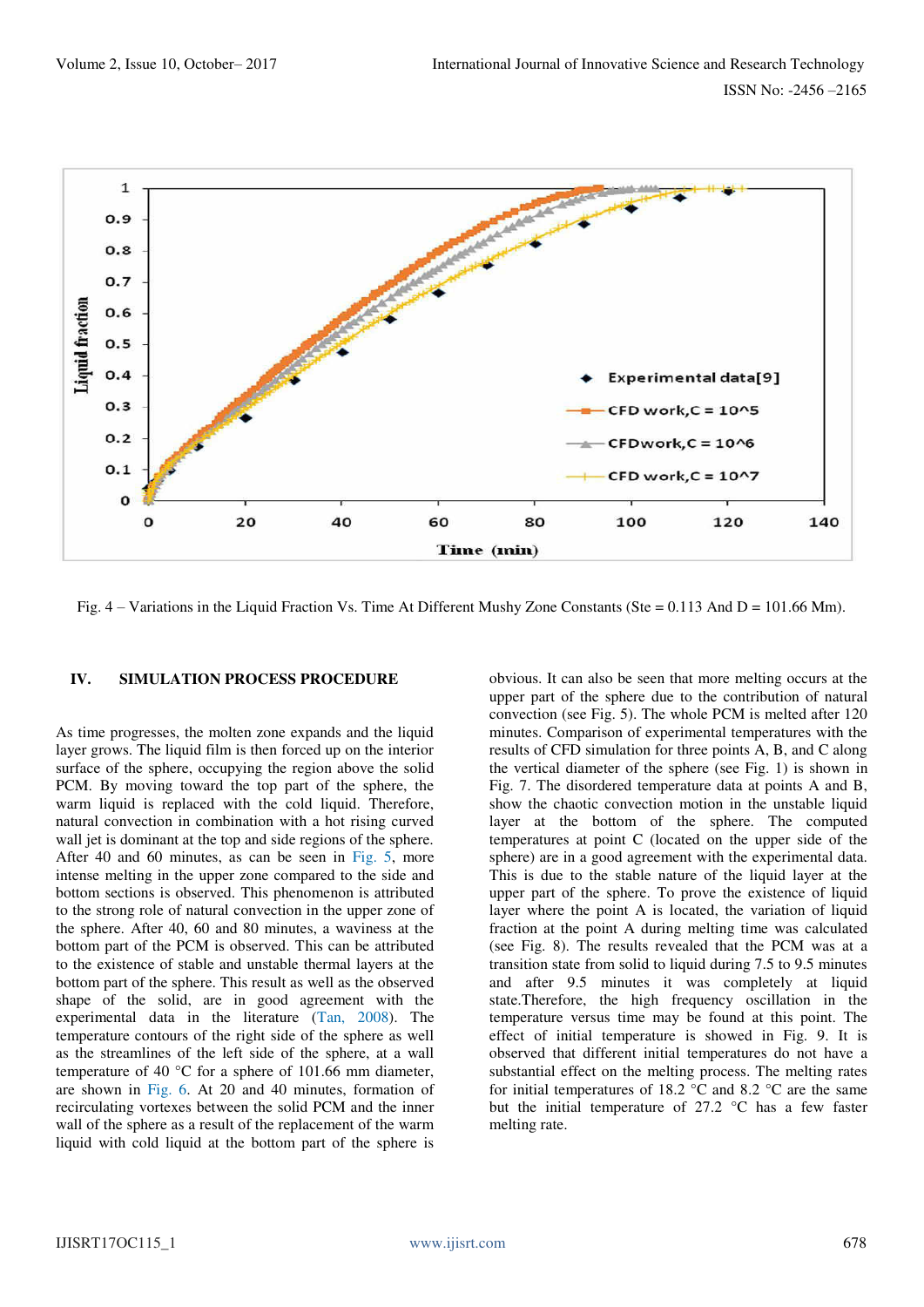

Fig. 5 – Constrained Melting Phase Front At Wall Temperature Of 40 °C And Initial Temperature Of 27.2 °C At Different Times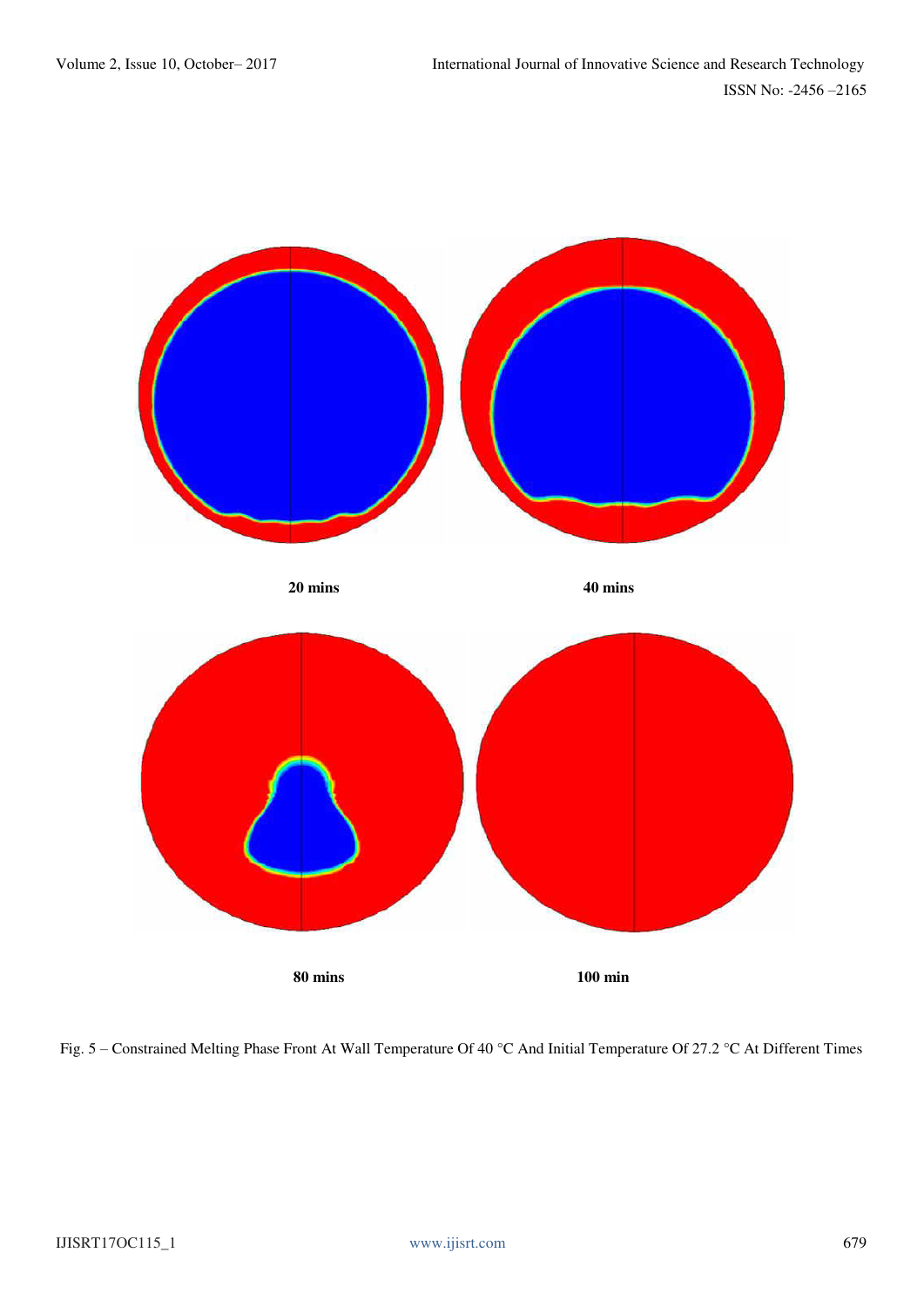## **V. CFD SIMULATION OF PARAFFIN WAX PHASE CHANGE**

## **@ 20 mins ,40 mins ,80 mins & 100 mins**



Fig. 6 – Detailed Temperature Contours (T in Kelvin) And Streamlines for A Wall Temperature of 40 °C at Different Time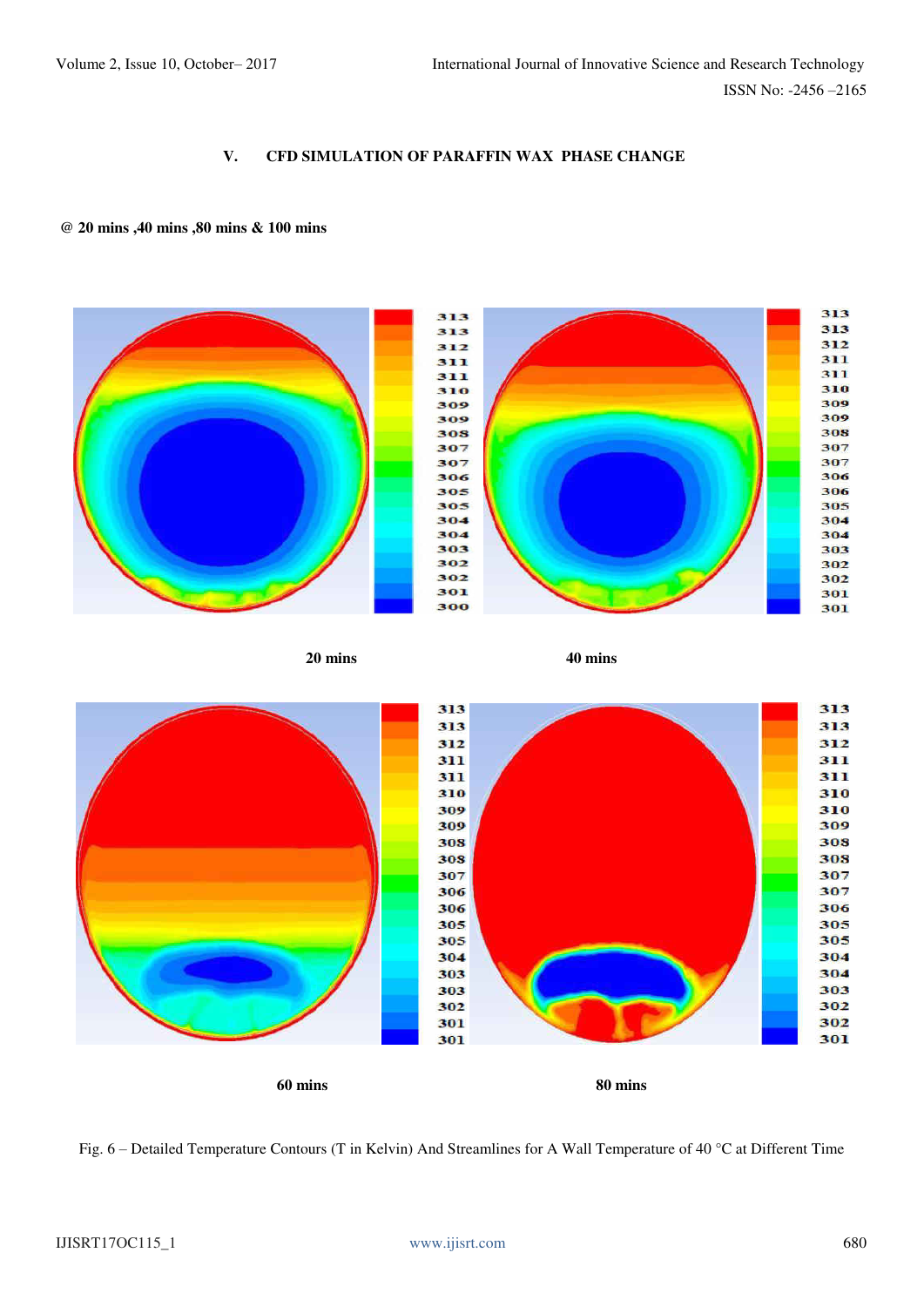## **VI. CFD SIMULATION OF LAURIC ACID PHASE CHANGE**

## **@ 20 mins ,40 mins ,80 mins & 100 mins**



**30S** 

**80 mins 100 mins**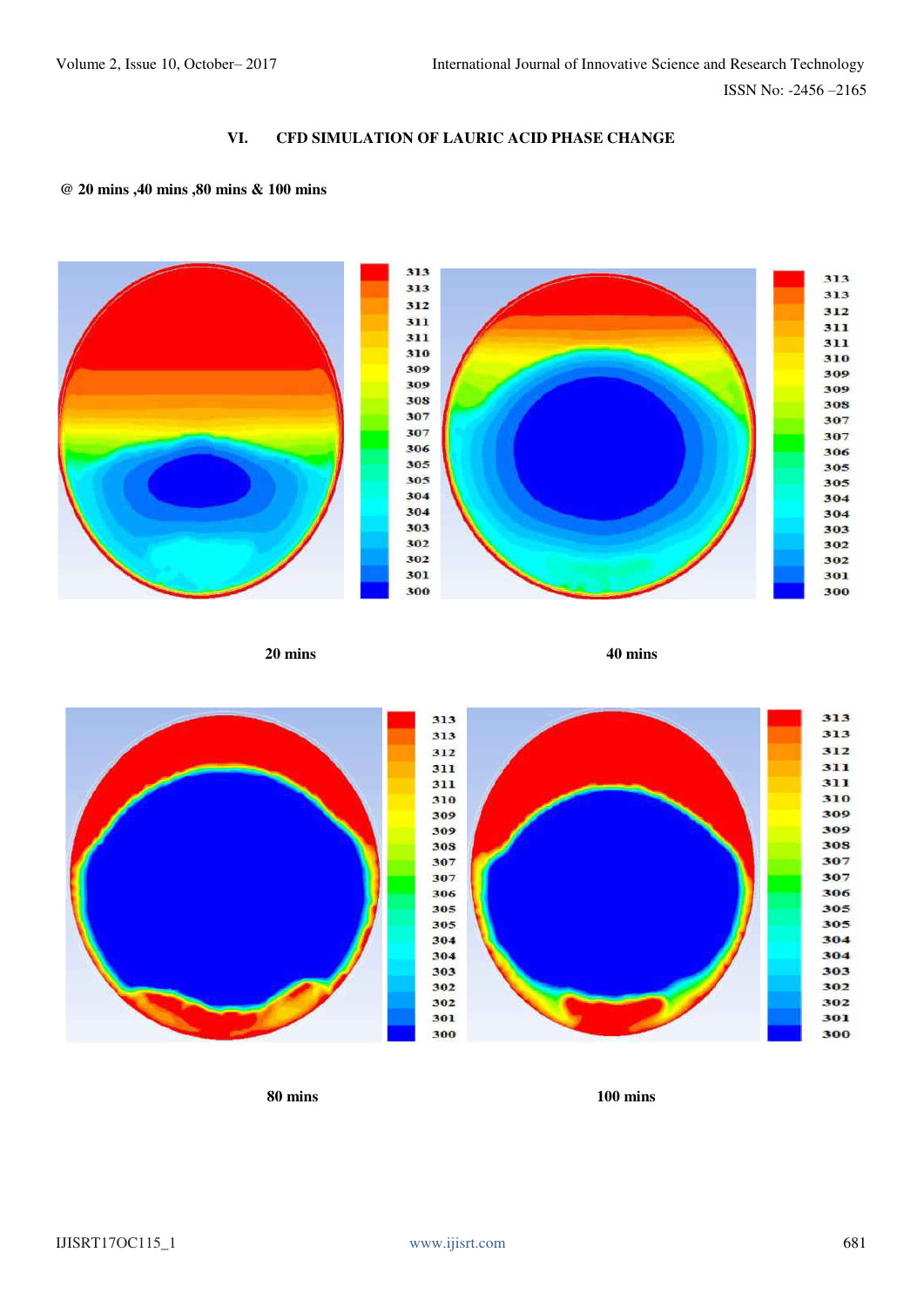# **VII. CFD SIMULATION OF SODIUM ACETATE TRI-HYDRATE PHASE CHANGE**

## **@ 20 mins ,40 mins ,80 mins & 100 mins**



**20 mins 40 mins** 



**80 mins 100 mins**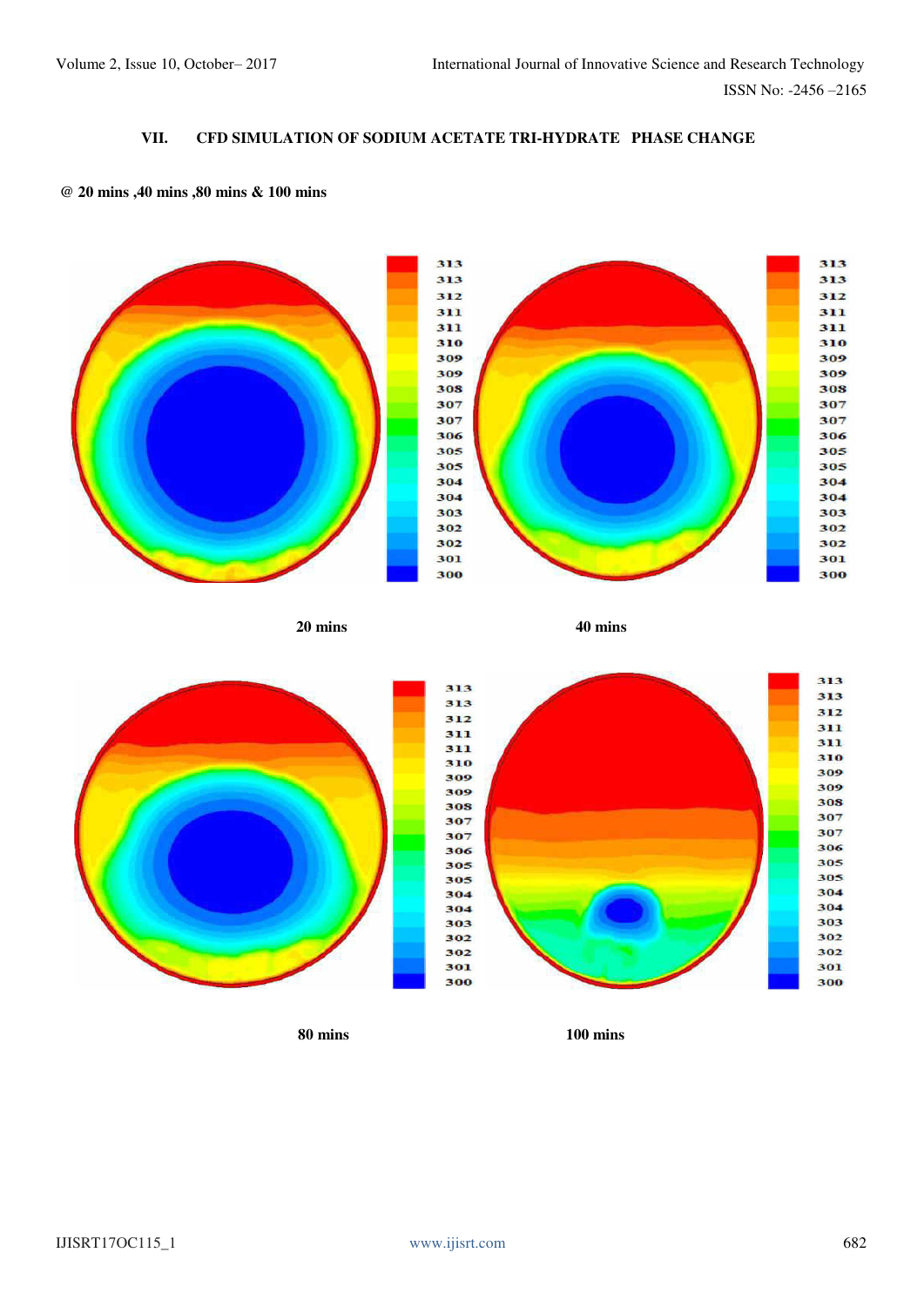ISSN No: -2456 –2165

## **VIII. RESULT AND DISCUSSION**

#### *A. Comparison of Difference Materials*

The demand and supply gap for energy sources is widening day by day. Moreover, the fact that the energy can neither be created and nor destroyed has resulted in focusing of scientific research in the direction of storing the different forms of energy using diverse devices. Thermal energy is one such energy which is of interest to researchers worldwide. Thermal energy could have several geneses but storage of solar thermal energy is one of the principal areas of investigation. In recent years, various conventional and unconventional materials are investigated for their capability to store thermal energy. These thermal energy storage devices (TESD) are selected on the basis of some crucial physical, chemical and economic properties. Melting point, heat of fusion, density, heat capacity, thermal conductivity, compatibility with container and cost of production are the chief parameters for selection of TESD. It is a genuine challenge to find out an ultimate TESD as the overall suitability of materials to be used as TESD is governed by a multifaceted interplay between several properties of those Materials.

## **IX. CFD COMPARISON AT 40 MINS LAURIC ACID, PARAFFIN WAX AND SODIUM ACETATE TRI-HYDRATE**

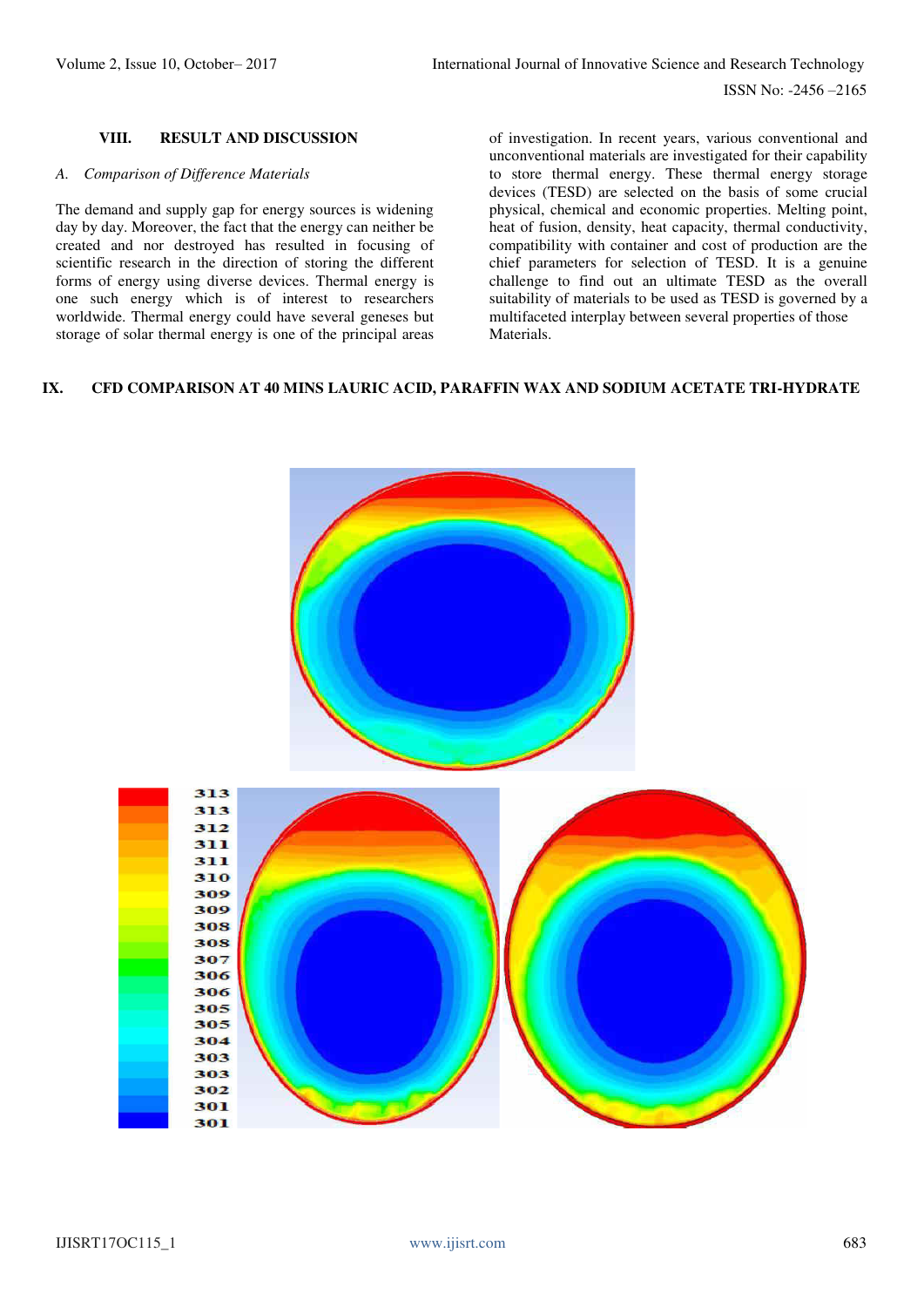# **X. CFD COMPARISON AT 80 MINS LAURIC ACID, PARAFFIN WAX AND SODIUM ACETATE TRI-HYDRATE**

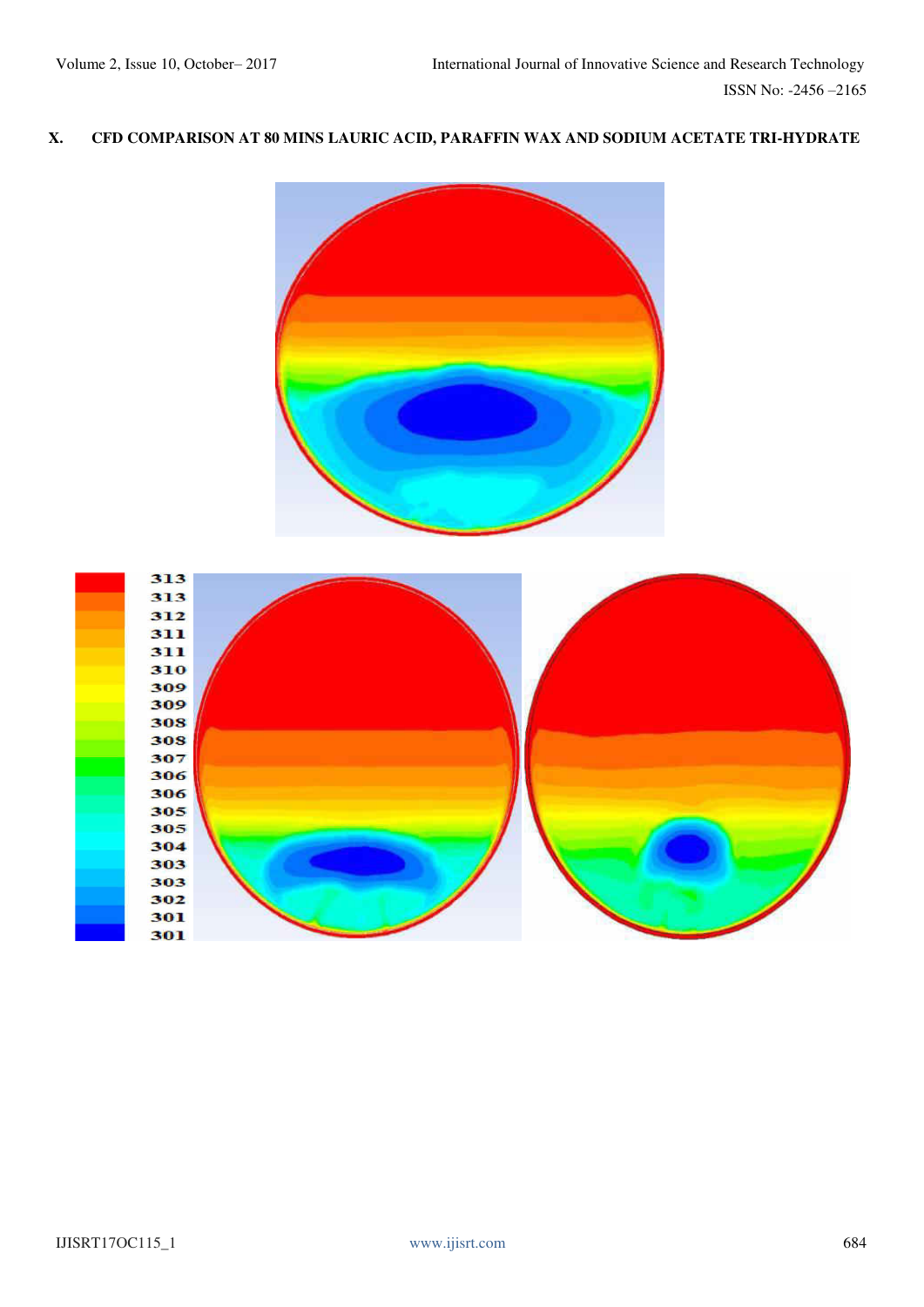# **XI. CFD COMPARISON AT 100 MINS LAURIC ACID, PARAFFIN WAX AND SODIUM ACETATE TRI-HYDRATE**



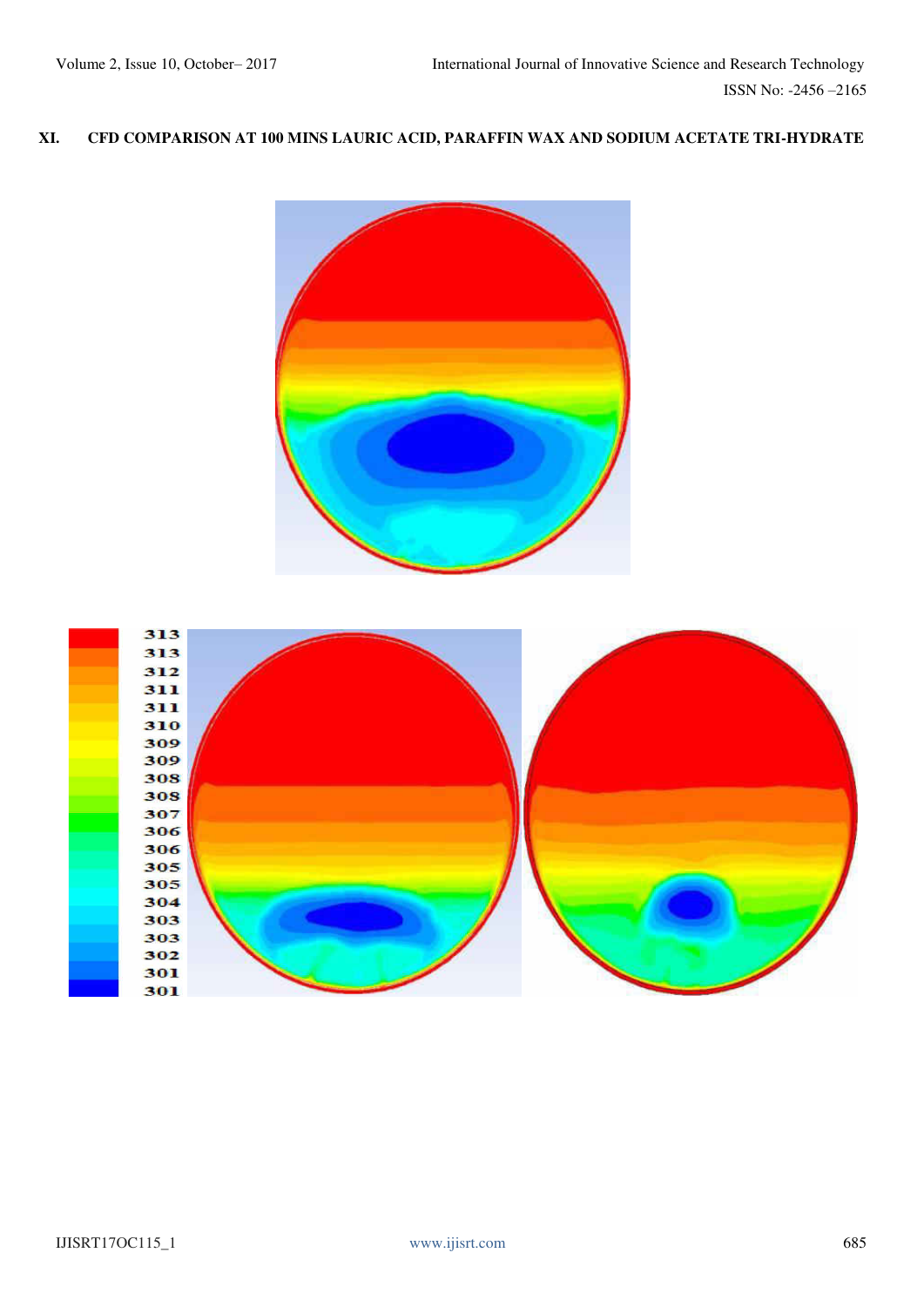## **COMPARISON CHART**







**Melt Fraction vs Time**